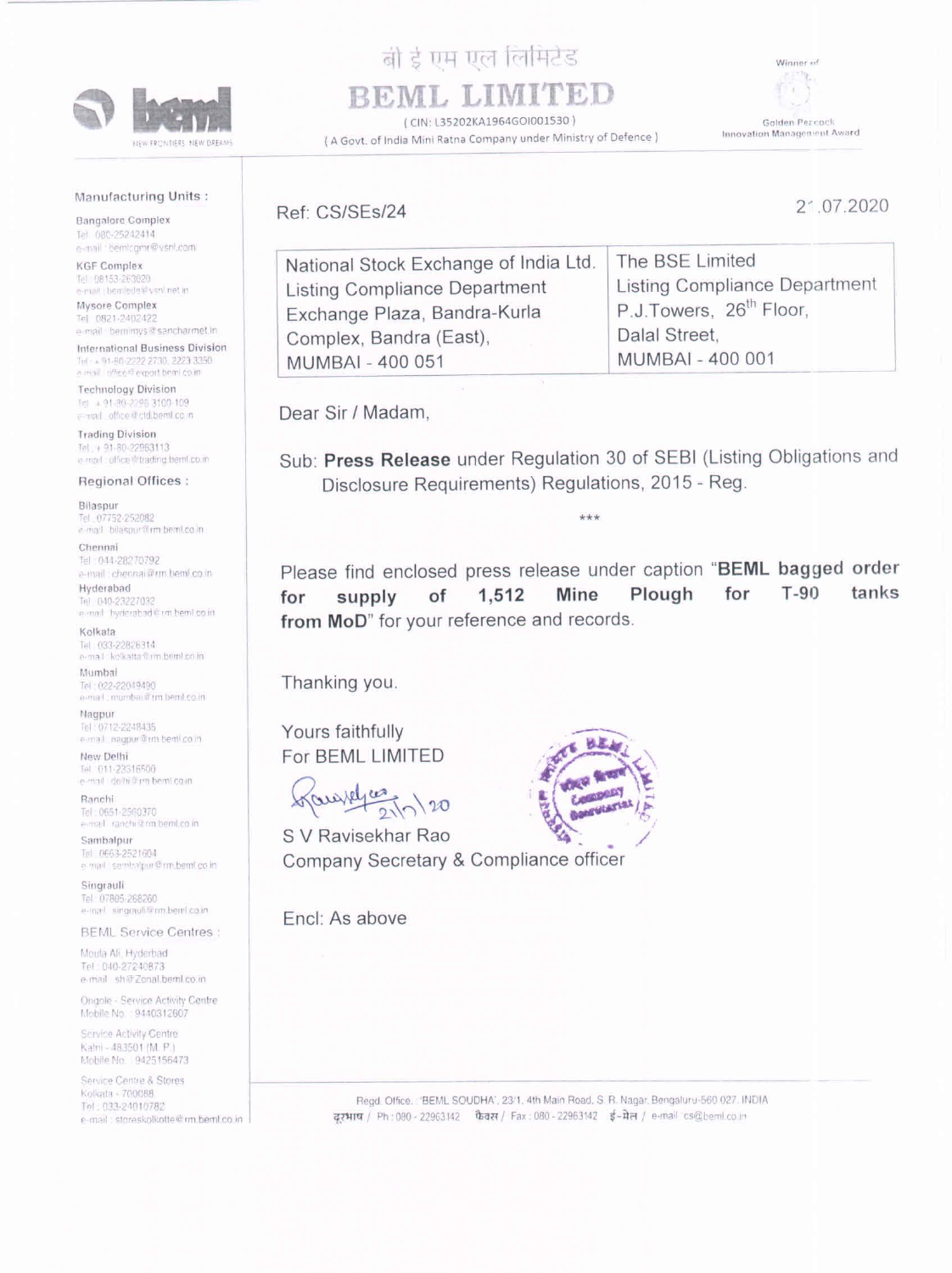

## **BEML bagged order for supply of 1,512 Mine Plough for T-90 tanks from MoD**

**\*\* A major boost to 'Make in India'\*\*** 



## **T-90 Tank fitted with Mine Plough**

BEML LIMITED, a 'Schedule A' Company under the Ministry of Defence (MoD) received order from MoD for supply of 1,512 Track Width Mine Plough (TWMP) for T-90 S/SK Tanks at an approximate cost of Rs. 557 crore.

Under 'Make in India' policy the contract has Buy and Make (Indian) categorisation with a minimum of 50 % indigenous content in make portion of the contract. The system will be manufactured at BEML facilities with the help of M/s. Pearson Engineering, UK.

Out of 1,512 Mine plough BEML will supply 100 nos. within 12 months, 250 nos. in subsequent years and order will be completed within 7 years.

These mine ploughs will be fitted on T-90 Tanks of Indian Armoured Corps which will facilitate individual mobility to Tanks while negotiating mine fields. Mobility